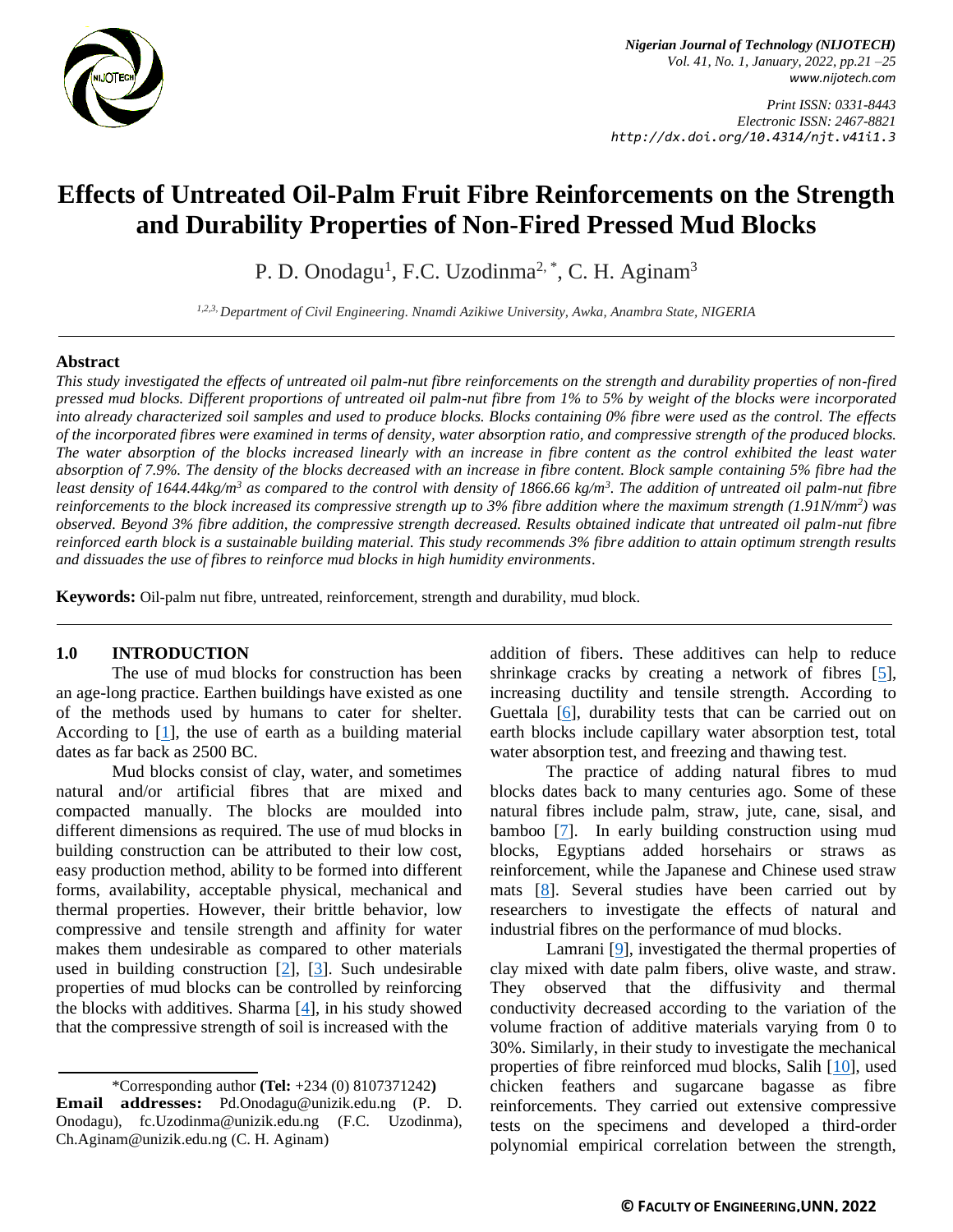density, and fibre content of the bricks produced using regression analysis ( $R^2 = 0.99$ ). They concluded that the use of reinforcements in mud blocks reduces brick density and improves its strength which is consistent with the conclusions of [\[11\]](#page-4-5) and [\[12\]](#page-4-6). On the other hand, Aouba [\[13\]](#page-4-7), studied the effect of incorporated biomass (olive stone flour and wheat straw residue) on the properties of fired clay and proposed the inclusion of wheat straw residues in clay as it results in improved strength of the produced brick samples.

Taallah [\[14\]](#page-4-8), noted that the addition of 0.05% date palm fibre and 8% cement to earth blocks when compacted at 10Mpa yielded maximum compressive strength. In addition, they stated that a further decrease in water absorption could be achieved by increasing the cement content and decreasing the date palm fibre content. The influence of straw fiber on the mechanical properties of Roman bricks was investigated by [\[15\]](#page-4-9). They observed that the straw fiber did not have any effect on the compressive strength of the Roman bricks but had a control on the plastic behavior. Donkor [\[16\]](#page-4-10), noted that adding 0.4% weight Polypropylene in compressed earth block increased the compressive strength significantly. However, above 0.4% weight, the compressive strength reduces.

Mahat  $[17]$ , compared the effect of oil palm trunk fibre and oil palm fruit fibre as reinforcement in clay blocks and noted that oil palm fruit fibre resulted in low water absorption, improved mechanical and physical properties of machine pressed clay bricks. Also, palm fruit fibre in clay bricks improves the thermal characteristics of the bricks [\[18,](#page-4-12) [19\]](#page-4-13). The resulting bricks are also ecofriendly [\[19\]](#page-4-13).

Nigeria is the largest consumer of palm oil in Africa with a population of 197 million people [\[20\]](#page-4-14) and oil palm production is a prime industry in Nigeria. Large amounts of waste amounts during the processing of oil palm to obtain palm oil including palm kernel fiber. This results in environmental waste issues. However, the re-use of these wastes will play an important role in waste minimization and propagate cost-effective and durable housing alternatives. In this regard, this research investigates the re-use of oil palm fibre as a means of effectively managing waste with a primary aim to determine the effects of untreated oil palm-nut fibre reinforcements on the properties of pressed mud blocks.

# **2.0 MATERIALS AND METHODS**

## *2.1 Soil*

The mud soil used in this research was obtained from Ufuma, Orumba North Local Government Area, Anambra State, Nigeria. Ufuma's geographical coordinates

are 6° 5' 0" N, 7° 11' 0" E. The mud sample was dried under sunlight for 7 days, taking the samples into shelter after each day. The moisture content of the soil was obtained to be 19.3%. After drying of the soil sample, its lumps were crushed to powder with the aid of a mortar and pistol. Standard soil classification tests were carried out according to BS 1377-2: 1990. However, to ensure adequate plasticity, uniformity and maintain same water content amongst the test specimens, only soil fraction finer than 2.00 mm sieve were used for moulding the blocks.

# *2.2 Fibre*

Oil palm nut fibre used in this study was obtained from Akpo town situated in Aguata, Anambra, Nigeria. The geographical coordinates are  $5^{\circ}$  57' 0" N,  $7^{\circ}$  6' 0" E. The palm nuts were sorted from the fibres and set aside as in Figure 2. The fibres were washed with warm water to extract most of its oil and then dried for 7 days under the sunlight.



**Figure 1:** Oil palm fibres

# **2.3 Preparations of specimen**

Mud blocks of 150×150×150mm containing different proportions of fibre were produced from the already sundried and screened mud soil. The fibres were used as additives, whereby they were added at weight fractions of 0%, 1%, 2%, 3%, 4% and 5%. The mud blocks were moulded in layers and pressure was applied with the aid of a locally manufactured rammer. The blocks were air-dried for 28 days prior to testing.

# **2.4 Laboratory tests**

Basic preliminary tests to characterize and determine the suitability of the soil for producing rammed earth blocks including specific gravity and particle size distribution were carried out in accordance with procedures and methods described in [\[21\]](#page-4-15). The soil was then classified using the Unified Soil Classification System (USCS).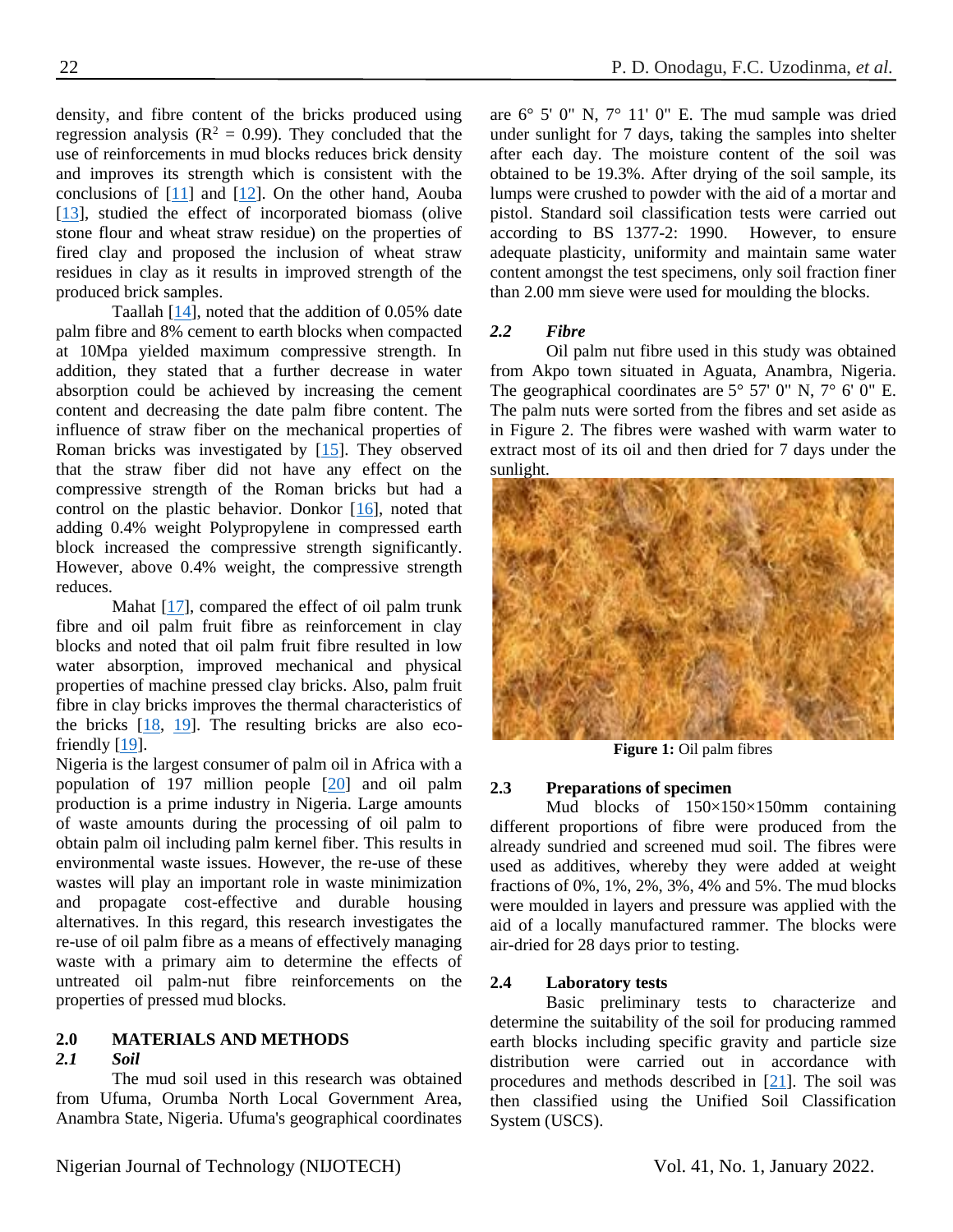The densities were also obtained from the mass  $(kg)$  and the volume  $(m<sup>3</sup>)$  of each produced block. The mass was obtained with the aid of an electronic weighing scale with an accuracy of 0.01kg while the principal dimensions i.e. length, width and height of the blocks were measured with the aid of a digital vernier caliper, having accuracy of 0.01 mm.

The water absorption test (WA test) was carried out to determine the amount of water that the rammed earth block can absorb after 24 hours immersion in water. This test was carried out in accordance to procedures suggested by  $[8]$ . The water absorption was calculated using equation (1).

$$
M = \frac{m - m_o}{m_o} \tag{1}
$$

Where  $m_0$  denote the oven dry weight and m denote the wet weight after 24hrs in water.

The compressive strength test on the fibre reinforced pressed blocks was carried out with a Universal Testing Machine with frame capacity to deliver a maximum load of 1000KN in accordance with procedures and methods described in [\[21\]](#page-4-15). Force loading speed was set from 0.5- 10mm/sec.

## **3.0 RESULTS AND DISCUSSIONS**

#### *3.1 Particle size distribution*

The particle size distribution curve for the soil sample is shown in Figure 2.



**Figure 2:** Particle size distribution curve

From the curve of the soil distribution, the uniformity coefficient,  $C_u$  and the coefficient of gradation,  $C_c$  can be obtained thus.

$$
C_u = \frac{D_{60}}{D_{10}} = \frac{0.217794}{0.092913} = 2.344\tag{2}
$$

# Nigerian Journal of Technology (NIJOTECH) Vol. 41, No. 1, January 2022

.

$$
C_c = \frac{D^2_{30}}{D_{60}D_{10}} = \frac{[0.132283]^2}{0.217794 \times 0.092913} = 0.865\tag{3}
$$

From Equations (2) and (3), the soil sample used in this study can be classified as poorly graded in terms of soil gradation.

# *3.2 Characteristic properties*

The physical properties of the soil used are shown in Table 1.

**Table 1:** Physical properties of the soil sample used in this study

| -----                      |                  |
|----------------------------|------------------|
| <b>Physical properties</b> |                  |
| Specific gravity           | 2.52             |
| Liquid limit               | 42.7%            |
| Plastic limit              | 21.1%            |
| Plasticity index           | 21.6%            |
| Soil description           | Clay with medium |
|                            | plasticity       |

## *3.3 Density*

From Figure 3, it can be deduced that addition of fibre leads to decrease in the density of the blocks produced. The control containing 0% fibre had a density of 1866.66kg/m<sup>3</sup> as compared to a density of 1644.44 kg/m<sup>3</sup> of sample containing 5% fibre. This is in agreement with [\[22\]](#page-4-16) who concluded that addition of fibers increases the density of composite materials, which is an advantage for building structures.



**Figure 3:** density of produced block samples

#### *3.4 Water absorption*

From Figure 4, it can be observed that increase in the fibre content of the block samples leads to an increase in the percentage of water absorption. The block sample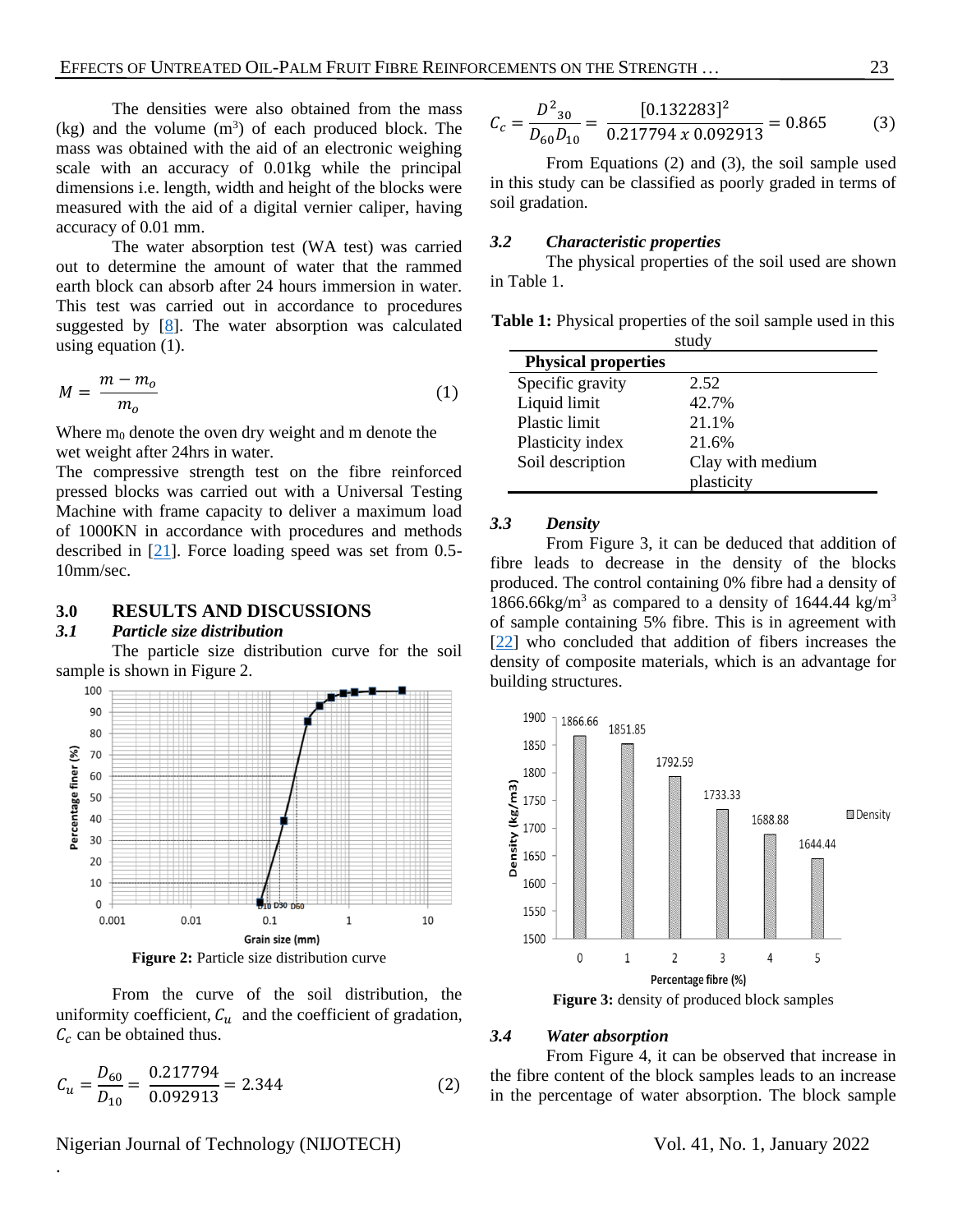containing 5% of palm nut fibre exhibited the highest water absorption percentage of 24.32%.

This could be as a result of hydrophilic nature of the fibres associated with its cellulose and lignin content [\[23\]](#page-4-17) . According to [\[22\]](#page-4-16), the presence of a hydroxyl group in cellulose and lignin leads to increased water absorption in palm flower and fruit fibres. However, when fibres are treated, their water absorption capacity is reduced leading to increase in strength [\[24\]](#page-4-18).



**Figure 4:** Water absorption of produced block samples

#### *3.5 Compressive strength*

The plot of results obtained from compressive tests of the produced block samples against fibre contents is shown in Figure 5. Compressive strength of the bricks were 1.74N/mm<sup>2</sup>, 1.8N/mm<sup>2</sup>, 1.91N/mm<sup>2</sup>, 1.83N/mm<sup>2</sup>, 1.45N/mm<sup>2</sup> and 1.35N/mm<sup>2</sup> for 0%, 1%, 2%, 3%, 4% and 5% respectively.



**Figure 5:** Compressive strength of produced block samples

It is observed that addition of the fibre increased the compressive strength of the blocks until 3% where the highest strength value was achieved. However, further addition of the fibre led to a decrease in the compressive strength. The increase in the compressive strength of the block can be attributed to the fact that the fibres present in the soil matrix can withstand stresses and tend to reinforce the soil. However, the strength decreases after 3% fibre addition. This resulted because increase in the fibre content above 3% makes them act like voids in the soil, this consequently reduces the strength.

# **4.0 CONCLUSIONS**

The following are conclusions drawn from the findings of this research.

- 1. Untreated oil palm-nut fibre reinforced earth block is a sustainable building material
- 2. Untreated oil palm-nut fibre can be used as reinforcements to increase the compressive strength of pressed earth blocks.
- 3. Addition of Untreated oil palm-nut fibre to pressed earth blocks reduced the density of the blocks. This is headway towards lightweight construction.
- 4. Fibres increase the water absorption of earth blocks as it increases its permeability.
- 5. An optimum amount of untreated oil palm-nut fibre to obtain maximum strength is 3% fibre content by weight of the block.
- 6. The use of fibres to reinforce mud blocks yields adverse effects in terms of water absorption and hence is not recommended for use in blocks in high humidity environments.

#### **REFERENCES**

- <span id="page-3-0"></span>[1] Maini, S. "Earthen Architecture in the World", Auroville Earth Institute, http://www.earthauroville.com. Accessed on August 19, 2021.
- <span id="page-3-1"></span>[2] Avrami E.G., and Hardy M.T. "Literature Review. An overview of research in earthen architecture conservation". Los Angeles: *The Getty Conservation Institute*, 2008.
- <span id="page-3-2"></span>[3] Degirmenci, N. "The using of waste phosphogypsum and natural gypsum in adobe stabilization". *Construction and Building Materials,* 22, pp 1220–1224. 2008
- <span id="page-3-3"></span>[4] Sharma, V., Vinakyak, H.K. and Marwah, B.M. "Enhancing compressive strength of soil using natural fibers". *Construction and Building Materials,* 93, 2015, pp 943–949.
- <span id="page-3-4"></span>[5] Elenga R G., Mabiala B., Ahouet L., Goma-Maniongui J., and Dirras G. F. "Characterization of